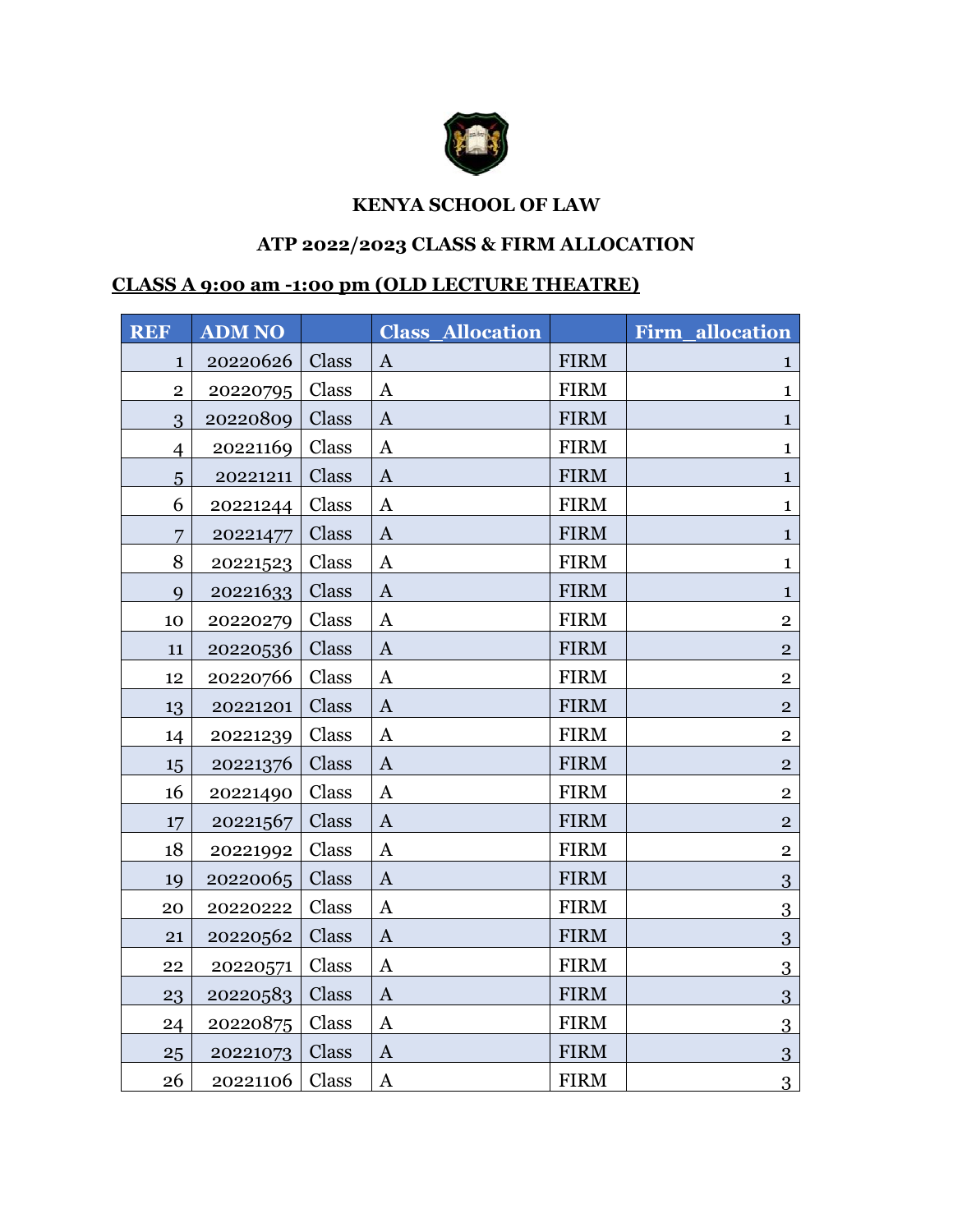| 27 | 20221142 | Class | $\bf{A}$     | <b>FIRM</b> | 3              |
|----|----------|-------|--------------|-------------|----------------|
| 28 | 20220831 | Class | A            | <b>FIRM</b> | $\overline{3}$ |
| 29 | 20220284 | Class | $\bf{A}$     | <b>FIRM</b> | $\overline{4}$ |
| 30 | 20220516 | Class | A            | <b>FIRM</b> | 4              |
| 31 | 20220668 | Class | A            | <b>FIRM</b> | $\overline{4}$ |
| 32 | 20221135 | Class | A            | <b>FIRM</b> | $\overline{4}$ |
| 33 | 20221247 | Class | $\mathbf{A}$ | <b>FIRM</b> | $\overline{4}$ |
| 34 | 20221267 | Class | $\mathbf{A}$ | <b>FIRM</b> | $\overline{4}$ |
| 35 | 20221383 | Class | $\bf{A}$     | <b>FIRM</b> | $\overline{4}$ |
| 36 | 20221997 | Class | $\mathbf{A}$ | <b>FIRM</b> | 4              |
| 37 | 20221228 | Class | $\bf{A}$     | <b>FIRM</b> | $\overline{4}$ |
| 38 | 20220708 | Class | $\mathbf{A}$ | <b>FIRM</b> | $\overline{5}$ |
| 39 | 20220116 | Class | $\bf{A}$     | <b>FIRM</b> | 5              |
| 40 | 20220363 | Class | $\bf{A}$     | <b>FIRM</b> | $\overline{5}$ |
| 41 | 20220620 | Class | $\bf{A}$     | <b>FIRM</b> | $\overline{5}$ |
| 42 | 20220681 | Class | A            | <b>FIRM</b> | $\overline{5}$ |
| 43 | 20220802 | Class | $\bf{A}$     | <b>FIRM</b> | 5              |
| 44 | 20220870 | Class | A            | <b>FIRM</b> | $\overline{5}$ |
| 45 | 20221401 | Class | $\bf{A}$     | <b>FIRM</b> | 5              |
| 46 | 20221619 | Class | $\mathbf{A}$ | <b>FIRM</b> | $\overline{5}$ |
| 47 | 20220570 | Class | $\bf{A}$     | <b>FIRM</b> | 6              |
| 48 | 20220917 | Class | A            | <b>FIRM</b> | 6              |
| 49 | 20221099 | Class | $\mathbf{A}$ | <b>FIRM</b> | 6              |
| 50 | 20221155 | Class | $\mathbf{A}$ | <b>FIRM</b> | 6              |
| 51 | 20221215 | Class | $\bf{A}$     | <b>FIRM</b> | 6              |
| 52 | 20221248 | Class | A            | <b>FIRM</b> | 6              |
| 53 | 20221322 | Class | $\bf{A}$     | <b>FIRM</b> | 6              |
| 54 | 20221535 | Class | A            | <b>FIRM</b> | 6              |
| 55 | 20221539 | Class | $\bf{A}$     | <b>FIRM</b> | 6              |
| 56 | 20220413 | Class | A            | <b>FIRM</b> | 7              |
| 57 | 20220642 | Class | $\bf{A}$     | <b>FIRM</b> | 7              |
| 58 | 20220808 | Class | $\mathbf{A}$ | <b>FIRM</b> | 7              |
| 59 | 20220821 | Class | $\bf{A}$     | <b>FIRM</b> | 7              |
| 60 | 20221005 | Class | $\mathbf{A}$ | <b>FIRM</b> |                |
| 61 | 20221123 | Class | $\bf{A}$     | <b>FIRM</b> | $\overline{7}$ |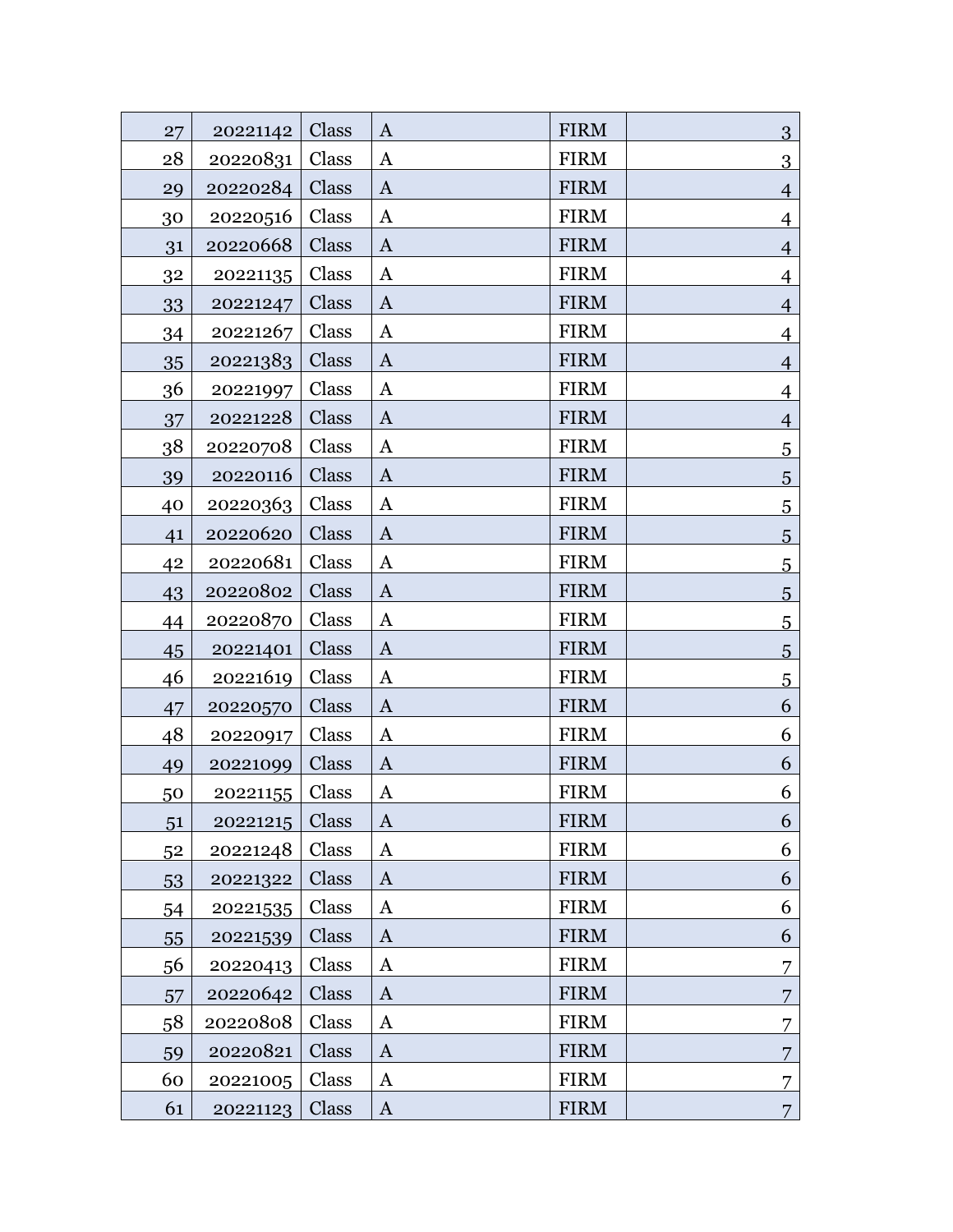| 62 | 20221275 | Class | $\mathbf{A}$ | <b>FIRM</b> | 7              |
|----|----------|-------|--------------|-------------|----------------|
| 63 | 20221282 | Class | $\mathbf{A}$ | <b>FIRM</b> |                |
| 64 | 20221616 | Class | A            | <b>FIRM</b> | 7              |
| 65 | 20220073 | Class | $\mathbf{A}$ | <b>FIRM</b> | $8\,$          |
| 66 | 20220500 | Class | A            | <b>FIRM</b> | 8              |
| 67 | 20220545 | Class | $\mathbf{A}$ | <b>FIRM</b> | 8              |
| 68 | 20220691 | Class | A            | <b>FIRM</b> | 8              |
| 69 | 20220779 | Class | $\mathbf{A}$ | <b>FIRM</b> | $8\,$          |
| 70 | 20220945 | Class | A            | <b>FIRM</b> | 8              |
| 71 | 20220975 | Class | $\mathbf{A}$ | <b>FIRM</b> | $8\phantom{1}$ |
| 72 | 20220991 | Class | A            | <b>FIRM</b> | 8              |
| 73 | 20221238 | Class | $\mathbf{A}$ | <b>FIRM</b> | $\, 8$         |
| 74 | 20220131 | Class | A            | <b>FIRM</b> | 9              |
| 75 | 20220190 | Class | $\mathbf{A}$ | <b>FIRM</b> | 9              |
| 76 | 20220415 | Class | A            | <b>FIRM</b> | 9              |
| 77 | 20220441 | Class | $\mathbf{A}$ | <b>FIRM</b> | 9              |
| 78 | 20220581 | Class | A            | <b>FIRM</b> | 9              |
| 79 | 20220891 | Class | $\mathbf{A}$ | <b>FIRM</b> | 9              |
| 80 | 20221530 | Class | $\mathbf{A}$ | <b>FIRM</b> | 9              |
| 81 | 20221534 | Class | A            | <b>FIRM</b> | 9              |
| 82 | 20222008 | Class | $\mathbf{A}$ | <b>FIRM</b> | 9              |
| 83 | 20220964 | Class | $\mathbf{A}$ | <b>FIRM</b> | 9              |
| 84 | 20220175 | Class | $\mathbf{A}$ | <b>FIRM</b> | 10             |
| 85 | 20220246 | Class | $\mathbf{A}$ | <b>FIRM</b> | 10             |
| 86 | 20220426 | Class | A            | <b>FIRM</b> | 10             |
| 87 | 20220480 | Class | $\mathbf{A}$ | <b>FIRM</b> | 10             |
| 88 | 20220732 | Class | A            | <b>FIRM</b> | 10             |
| 89 | 20220893 | Class | A            | <b>FIRM</b> | 10             |
| 90 | 20221030 | Class | A            | <b>FIRM</b> | 10             |
| 91 | 20221297 | Class | $\mathbf{A}$ | <b>FIRM</b> | 10             |
| 92 | 20221202 | Class | A            | <b>FIRM</b> | 10             |
| 93 | 20221614 | Class | $\mathbf{A}$ | <b>FIRM</b> | 10             |
| 94 | 20220210 | Class | A            | <b>FIRM</b> | 11             |
| 95 | 20220355 | Class | $\mathbf{A}$ | <b>FIRM</b> | 11             |
| 96 | 20220800 | Class | $\mathbf{A}$ | <b>FIRM</b> | 11             |